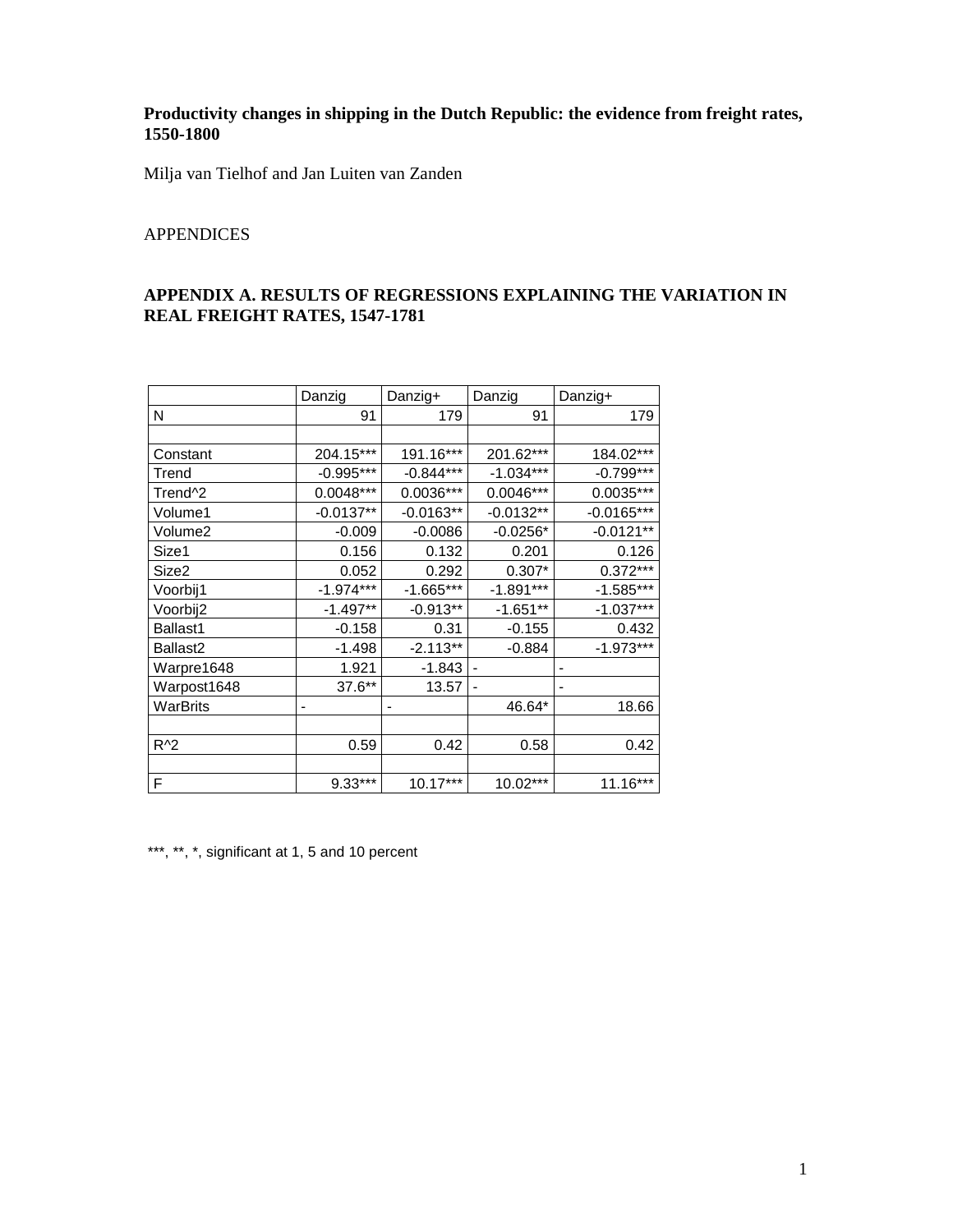#### **APPENDIX B. SHIPS' CAPACITY**



**Sound**: Calculated average capacity of Dutch ship passing the Sound 1537-1644. (Only) in this period all ships were classified in one of three categories: <30 last, 30-100 last, >100 last. A weighted average is calculated, assuming that ships in the first category averaged 20 last, in the second 65 last and in the third 130 last. Source: Bang and Korst, *Tabeller*.

**Freight contracts Amsterdam:** Average size of ships mentioned in Amsterdam freight contracts for Baltic voyages. As mentioned in the section on sources, freight contracts were not made for all voyages. The contracts overestimate average capacity for ships sailing on the Baltic possibly by 10-20 last. Data for 1700-1710 are calculated as weighted averages for three Baltic routes. Sources: 1594-1639: Christensen, *Dutch trade to the Baltic*; 1700-1710: Van Royen, 'The Dutch mercantile marine', 119-121: Baltic (1), (2) and (3).

**Königsberg**: Average capacity of Dutch ships registered in the *Pfundzollregister* in the port of Königsberg. Source: Horst Kempas, *Seeverkehr und Pfundzoll im Herzogtum Preussen* (Bonn 1964) 341. The importance of the changes in ships' sizes was discussed by Jeannin, who also published graphs showing these changes but not the original data: Jeannin, 'Le tonnage des navires'.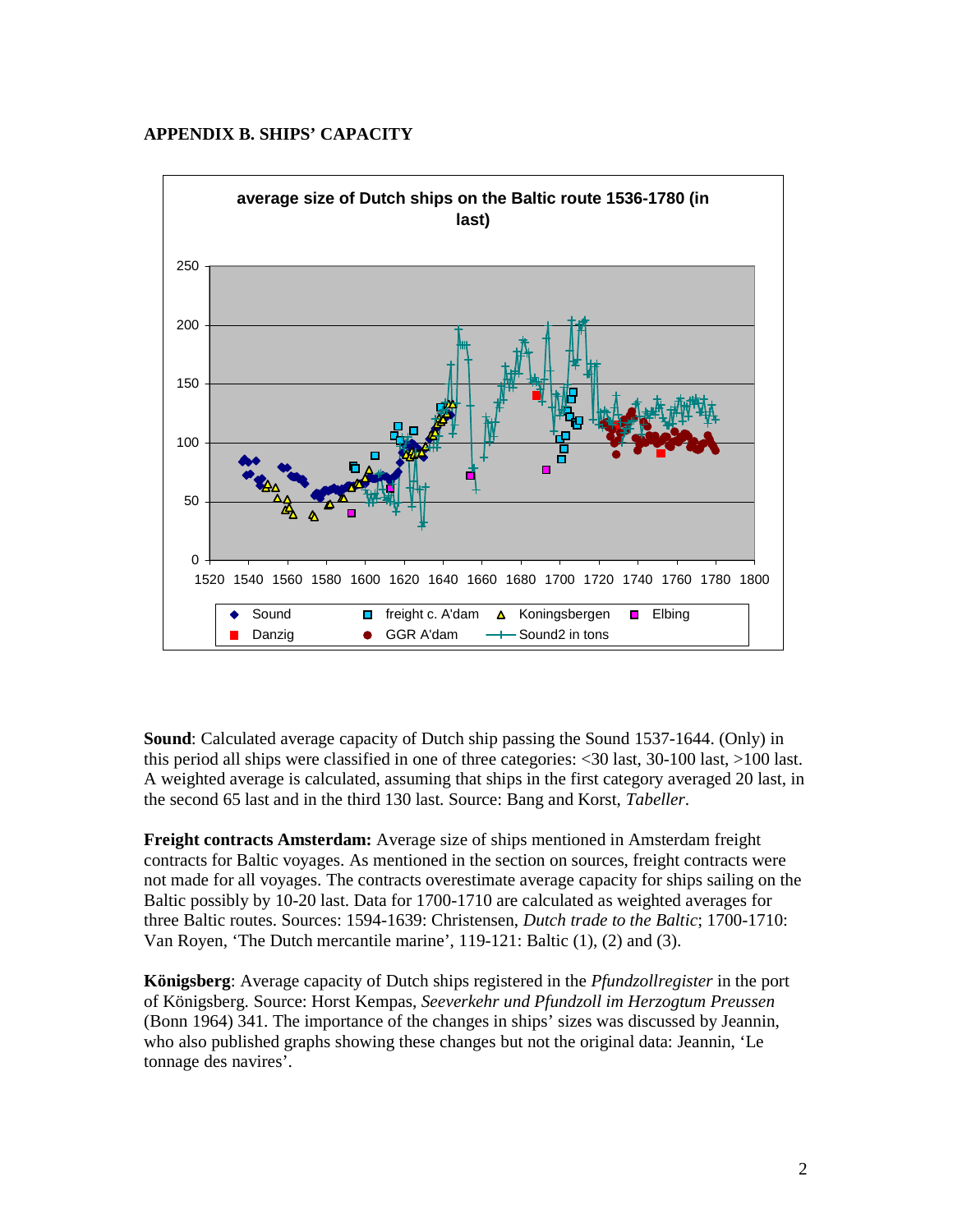**Elbing**: calculated average lastage of Dutch ships registered in the *Pfundzollregister* in the port of Elbing. Averages are calculated for four periods: 1585-1600, 1601-1625, 1653-1655 and 1685-1700. The averages are located in the graph at 1593, 1613, 1654 and 1693 respectively. Source: J.Th. Lindblad, *Dutch entries in the pound-toll registers of Elbing 1585- 1700*. Rijks Geschiedkundige Publicatiën Grote Serie 225 (The Hague 1995) 421.

**Danzig**: average capacity of Dutch ships registered in the port of Danzig in 1688, 1729 and 1752. Source: Vogel, 'Beiträge zur deutschen Seeschiffahrt', 129.

**GGR**: average size of ships arriving in Amsterdam from the Baltic, as registered in the *Galjootsgeldregisters*. This concerns the lastage of the ships or SL (*scheepslasten*) converted in (real) capacity of the ships using the formula developed by De Buck and Lindblad (1,21 SL + 13,7 ). Sources: De Buck and Lindblad, 'De scheepvaart en handel uit de Oostzee', 558- 559; P. de Buck and J.Th. Lindblad, 'Navigatie en negotie. De galjootsgeldregisters als bron van onderzoek naar de geschiedenis van de Oostzeehandel in de achttiende eeuw', *Tijdschrift voor Zeegeschiedenis* 9 (1990) 27-48, 35.

**Sound2**: the average volume of the most important commodities on board Dutch ships as registered in the Sound Toll Tables, converted in tons. Source: Bang and Korst, *Tabeller*.

#### **APPENDIX C. YEARS OF WAR**

In the regression analysis a dummy is used for war years to establish the influence of politics on freight rates. The following years have been considered as years in which Dutch Baltic trade was disturbed for political reasons: 1510-1514, 1522-1523, 1532-1533, 1536, 1542- 1543, 1557, 1568-1577, 1585-1608, 1621-1646, 1652-1653, 1655-1656, 1658 -1559, 1665- 1667, 1672-1678, 1689-1697, 1702-1713, 1781-1783, 1795-1801. When peace conditions returned in the first months of a given year (as in February 1578 or April 1654), the shipping season was considered to be undisturbed.

In the first half of the sixteenth century Dutch Baltic trade was often endangered, mostly as a consequence of war with Lübeck or Denmark. Trade was disturbed in the following years: 1510-1514, 1522-1523, 1532-1533, 1536, and 1542-1543.<sup>1</sup>

During the sixth Habsburg-Valois war (1557-1559) Dutch shipping to the Baltic was bothered by privateers who received their commission from the French king and operated from East Friesland. In 1557 merchant ships were convoyed on their way to and from the Sound with war ships. $<sup>2</sup>$ </sup>

In the years 1568-1572, during the prelude to the Dutch Revolt, overseas trade was disturbed by the *Watergeuzen* or Beggars, who were living in exile and were deprived of their fortunes and normal means of existence. They took merchant ships, for instance a big fleet arriving from the Baltic with grain in the autumn of  $1569$ .<sup>3</sup> From  $1572$  onwards the biggest part of the province of Holland sided with the Beggars, except for Amsterdam which remained loyal to the Habsburg landlord and had to pay a huge price for this politically

-

<sup>1</sup> Louis Sicking, *Neptune and the Netherlands. State, Economy and War at Sea in the Renaissance* (Leiden/Boston 2004) 210, 216, 223-225, 233-237 (in 1536 a ban on trade was announced in the Netherlands in view of a war with Denmark; 3 May 1537 a truce was signed), 238.

<sup>2</sup> Sicking, *Neptune and the Netherlands*, 280-285.

<sup>3</sup> J.C.A. de Meij, *De watergeuzen en de Nederlanden 1568-1572* (Amsterdam/London 1972) 26-27.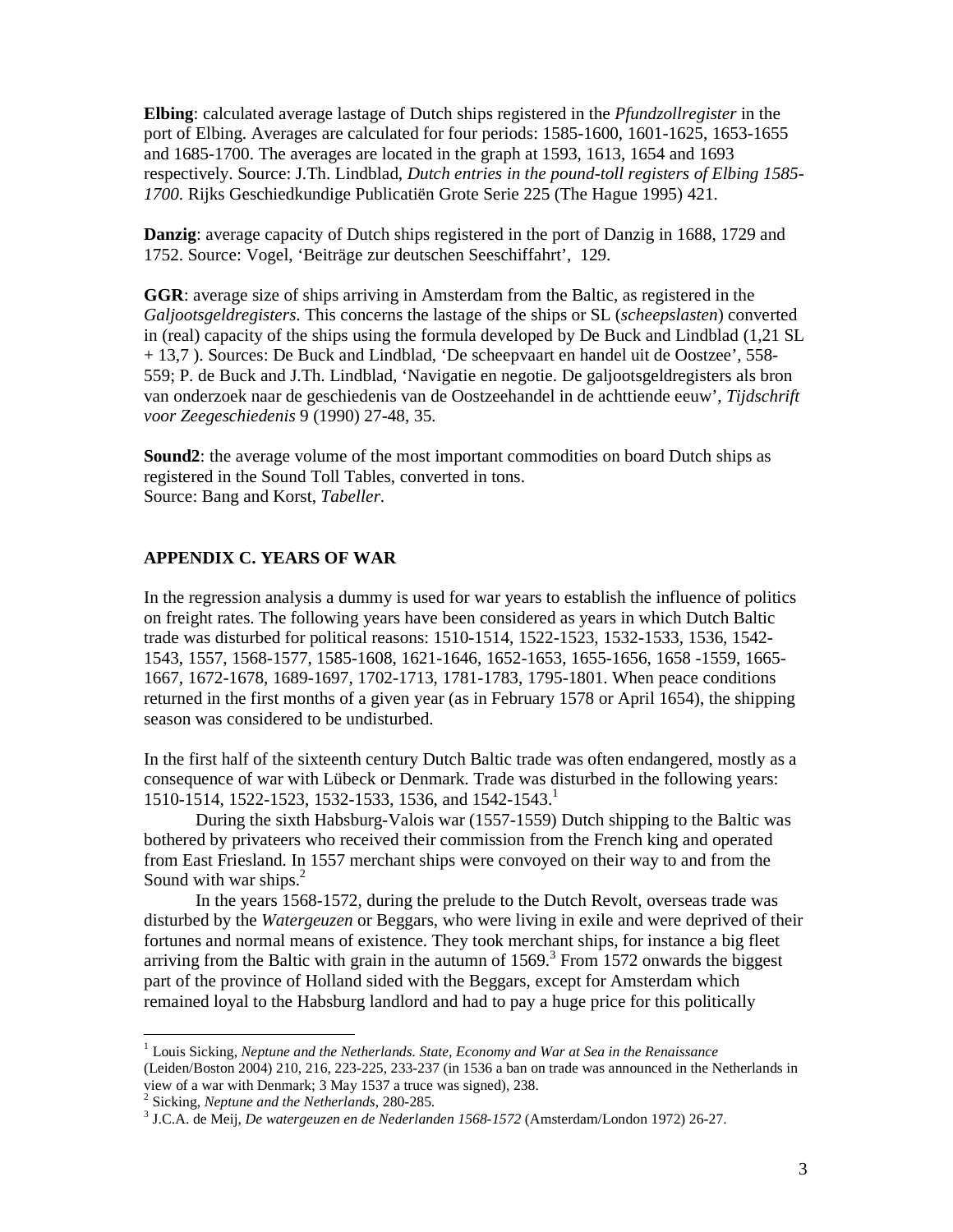isolated position. Trade and shipping were made almost impossible by an economic blockade by the Beggars and this only changed when Amsterdam joined the Revolt in February 1578.<sup>4</sup> After that date, trade recovered rapidly. Spain did not yet disturb the overseas trade of the rebels; until 1585, ships from the rebellious provinces could even visit Spanish and Portuguese ports.<sup>5</sup>

From 1585 privateers were operating from Dunkirk, trying to take Dutch ships. They mostly operated in and around the Channel, harming the fishing fleet and the merchant fleet from the ports in the Maas estuary and Zeeland but they also operated further north and endangered the fleets sailing to Norway, the White Sea and the Baltic. The Dunkirk privateers were active until the Twelve Years' Truce which started in April 1609. After the end of the Truce in April 1621 they resumed their activities. In 1646 Dunkirk was conquered by the French and privateering practically came to a standstill.<sup>6</sup> In 1647 and 1648 peace treaties were signed putting an end to the war with Spain.

During the second part of the Dutch Revolt, Baltic trade was also damaged by the Swedish aspirations to control large parts of the southern Baltic shores. From 1626-1629 the Swedes blockaded the port of Danzig which made trade to that port difficult and in some years even impossible.<sup>7</sup> During the Danish-Swedish War (1643-1645) convoys accompanied the merchant fleet to the Sound in 1644 and in 1645 a big fleet of war ships not only secured the voyage to the Sound but also stayed in the Sound the whole summer.<sup>8</sup>

In the third quarter of the  $17<sup>th</sup>$  century, Baltic trade was disturbed during the three Anglo-Dutch Wars, more specifically in the years 1652-1653 (the peace treaty was ratified in April 1654), 1665-1667 (peace treaty in July 1667) and 1672-1673 (peace treaty signed in February  $1674$ ).<sup>9</sup>

In the third quarter of the seventeenth century Baltic trade was also threatened by the Swedish-Polish War (1655-1660). Dutch war ships were sent to the Sound or as far as Danzig in 1655, 1656, 1658 and 1659. They convoyed the merchant fleet or even waged battle with Sweden. $10$ 

After the war with England had ended the war with France, also begun in 1672, continued until. Efficient French privateering, mostly organised from Dunkirk, endangered Dutch merchant ships almost everywhere, from the Mediterranean to the North Sea. When the Scandinavian kingdoms choose sides in the conflict, shipping within the Baltic was endangered as well and the Republic sent squadrons to Denmark in 1675, 1676 and 1677.<sup>11</sup> The seas were safe again after the peace of Nijmegen, concluded in August 1678.

 Soon after the Nine Years' War (1688-1697) had begun, Baltic trade was under threat from the Dunkirk privateers. From 1689, merchants and shipowners asked for convoys to protect ships en goods. The peace of Rijswijk ended the war in September 1797.<sup>12</sup>

 In May 1702, the War of the Spanish Succession broke out in which the Republic and England were part of a Grand Alliance against France, Spain and their allies. During this war

-

<sup>4</sup> Maarten Hell, 'De Oude Geuzen en de Opstand. Politiek en lokaal bestuur in tijd van oorlog en expansie 1578- 1650', in: Willem Frijhoff and Maarten Prak eds, *Geschiedenis van Amsterdam 1578-1650. Centrum van de wereld* (Amsterdam 2004) 241-298, 260.

<sup>5</sup> Unger, 'Scheepvaart in de noordelijke Nederlanden', 122; Victor Enthoven, *Zeeland en de opkomst van de Republiek. Handel en strijd in de Scheldedelta c. 1550-1621* (Leiden 1996) 79.

<sup>6</sup> Jaap R. Bruijn, *Varend verleden.De Nederlandse oorlogsvloot in de zeventiende en achttiende eeuw* (Amsterdam 1998) 33, 38.

<sup>7</sup> Van Tielhof, *The 'mother of all trades'*, 48.

<sup>8</sup> Francis J. Bowman, 'Dutch diplomacy and the Baltic grain trade, 1600-1660', *Pacific Historical Review* V (1936) 337-348, 345; Israel, *Nederland*, 158-159.

<sup>9</sup> J.R. Jones, *The Anglo-Dutch War of the seventeenth century* (New York 1996) ix.

<sup>10</sup> Bowman, 'Dutch diplomacy', 346-347; Israel, *Nederland*, 223-225.

<sup>11</sup> Bruijn, *Varend verleden*, 118-120.

<sup>12</sup> Van Tielhof, *The 'mother of all trades'*, 234.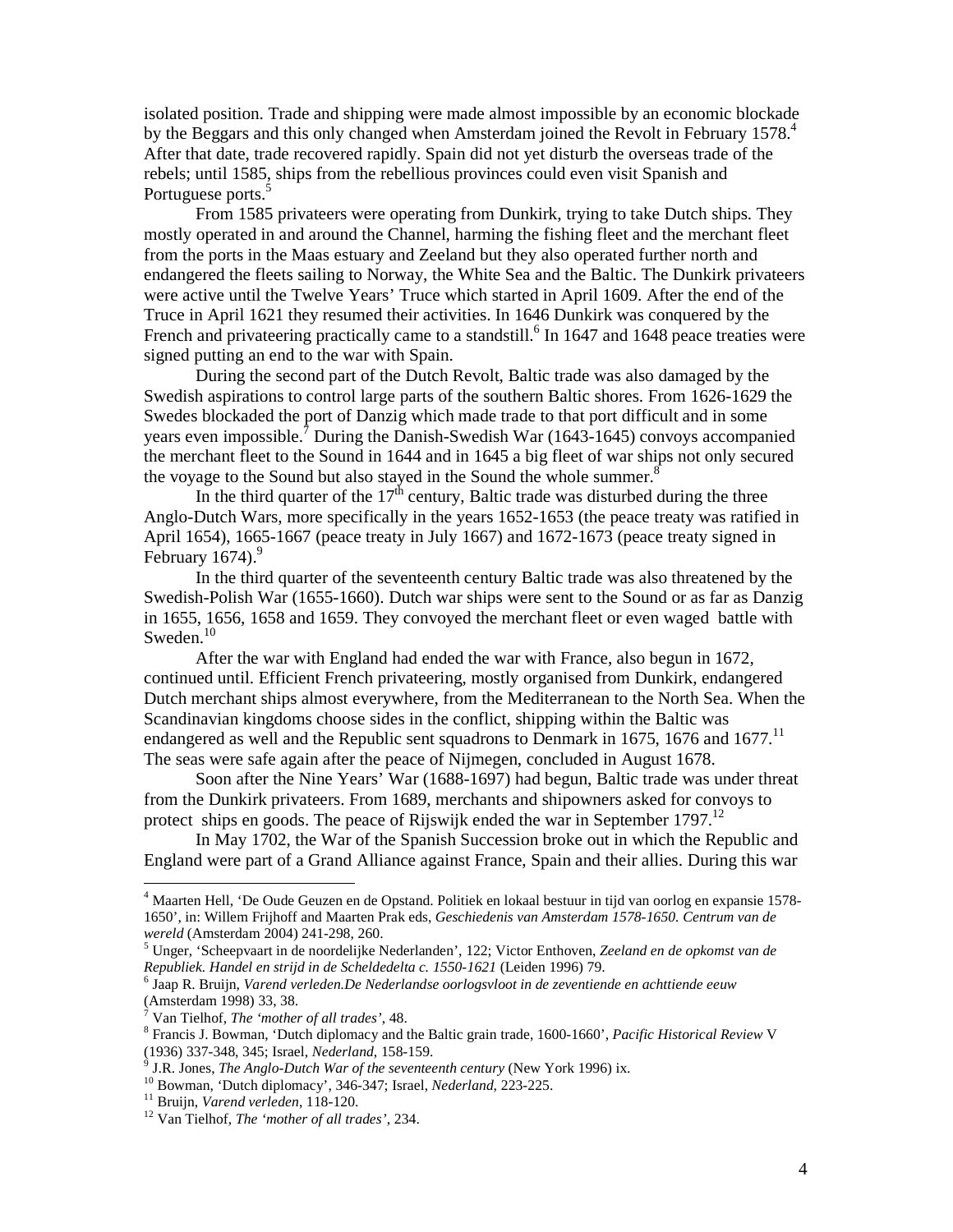which ended only in 1713 with the peace of Utrecht, most of the European sea routes were unsafe for Dutch shipping. Shipping to the White Sea, Norway, England, Portugal and the Baltic was only allowed when sailing in convoy. $^{13}$ 

 From 1710 onwards trade was also hampered by the Great Northern War (1700-1721) between Sweden and a coalition of Russia, Poland and Denmark. During this war -or better: series of conflicts- Sweden lost much of the territories it had originally controlled around the southern and eastern Baltic shores. For most of the war the Republic tried to stay out of the conflicts in the Baltic, $^{14}$  but from 1710 onwards, Dutch shipping was nevertheless hindered by the war. Sweden lost Riga, Reval and Sint Petersburg to Russia in 1710 and forbade all shipping to these ports, including that by neutral ships. In 1714 well over 50 Dutch merchant ships were seized.<sup>15</sup> In 1715, 1716 and 1718 convoys had to be organised to protect the merchant fleet, and although the Republic went back to a policy of strict neutrality in 1719- 1721 confiscations and privateering continued.<sup>16</sup> The Peace of Nystad ended the war in September 1721. Nevertheless, the years 1713-1721, when the War of the Spanish Succession was finished and only the Great Northern War was disturbing Dutch shipping, were not labelled as years of war as then the regression fitted better.<sup>17</sup>

 During the Russian-Swedish war in 1741-1743 Swedish corsairs attacked neutral Dutch merchant ships and convoys were organised in 1742 en 1743.<sup>18</sup> In the war of the Austrian Succession the Dutch Republic was neutral until the French attack of 1747, but during the whole second part of the war (1744-1748) the belligerents France, Spain and England held up ships and confiscated ships and goods. To limit the damage convoys were organised to many routes including the Baltic in 1745, 1746 and 1748. Peace negotiations resulted in a truce in April 1748 but the news was not spread immediately everywhere and ships sailing to the Baltic were still accompanied by convoy ships in spring and summer 1748.<sup>19</sup> The years 1741-1748 were nevertheless not labelled as years of war, because then the regression yielded better results.

African corsairs were a nuisance for Dutch shipping at the end of the  $17<sup>th</sup>$  and in the 18th century but they normally operated in the Mediterranean, the Atlantic and the Channel. Shipping to the Baltic and other northern regions was in most years almost or wholly undisturbed.<sup>20</sup>

 In the Seven Years' War (1756-1763) the Dutch Republic was neutral. Ships sailing to France and Spain were hindered by Englishmen suspecting contrabande in 1756-1759, but Baltic trade was undisturbed. $^{21}$ 

 During the Fourth Anglo-Dutch War (1780-1784) Dutch ships were attacked by British war ships and privateers in many places, also within the Baltic Sea.<sup>22</sup> Warfare stopped with the negotiations in Versailles in September 1783 while the war formally ended in 1784.

-

<sup>13</sup> Van Royen, *Zeevarenden*, 62, 65.

 $14$  Right in the beginning the Republic interfered with the purpose of safeguarding the peace, but it remained without noticeable harm for the merchant fleet. In 1700, a Dutch-English squadron was sent to the Sound to force Denmark to retreat from the coalition. This goal was met in august 1700. Bruijn, *Varend verleden*, 125. There was no open warfare between the battle of Narva in 1700 and 1708, and in 1708 and 1709 the war was mainly fought on land. Van Royen, *Zeevarenden*, 61-62.

<sup>&</sup>lt;sup>15</sup> A.A. van der Houwen, 'De Directie Oostersche Handel en reederijen en het Oostzee-eskader van 1715', *Tijdschrift voor Zeegeschiedenis* 9 (1990) 77-88, 78.

<sup>16</sup> J.R. Bruijn, *De admiraliteit van Amsterdam in rustige jaren 1713-1751* (Amsterdam/Haarlem 1970) 14-18.

<sup>&</sup>lt;sup>17</sup> Having more data would probably change the picture: freight rates for the Baltic 1710-1721 are lacking.

<sup>18</sup> Bruijn, *De admiraliteit van Amsterdam*, 19.

<sup>19</sup> Bruijn, *De admiraliteit van Amsterdam*, 34-37.

<sup>20</sup> Bruijn, *Varend verleden*, 120-121, 187-189, 194.

<sup>21</sup> Bruijn, *Varend verleden*, 196.

<sup>&</sup>lt;sup>22</sup> J. Thomas Lindblad, *Sweden's trade with the Dutch Republic 1738-1795* (Assen 1982) 22.